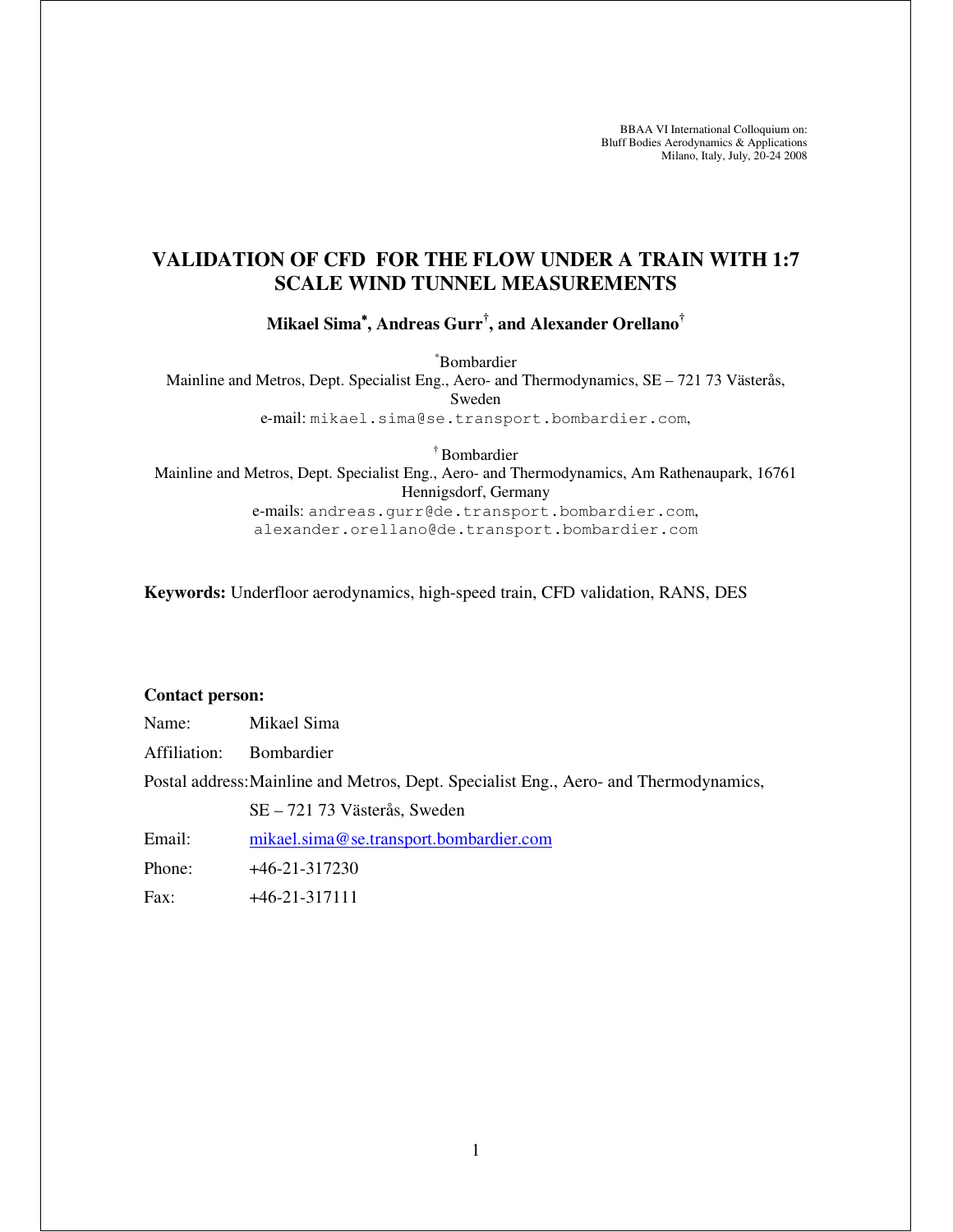## **1 INTRODUCTION**

The investigation of the underfloor flow field of high-speed trains is motivated by several aspects which affect system security and performance: cruising speeds are approaching values where ballast projection becomes a serious issue, requiring the optimization of the underbelly design in order to reduce the aerodynamic load on the track bed. Since relative movement between train and ground is required the alternatives for measurements are full-scale tests and wind-tunnel tests over moving belts or with moving model rigs. These all pose significant challenges to get even limited data about the flow and influence of train geometry, as well as being costly. It is therefore of great interest to use CFD as a tool for flow assessment and investigation of the effects of design changes, complementary to full-scale measurements.

The flow region in the gap between the underbelly of the vehicle and the trackbed poses a challenge to turbulence modeling since the highly-turbulent non-equilibrium flow is characterized by features which have shown to be difficult to capture within the classical steady RANS approach: the Couette type flow is regularly interrupted by the passing bogies and the cross-sectional changes at the inter-car connections. It is characterized by flow separation and formation of vortices at sharp edges and behind bluff bodied geometry details, by large-scale unsteadiness, and by intense secondary flow. With the complex geometry of the bogies, the large scale and high Reynolds number of the flow under the train, even when focusing on the short section from the middle of one car to the middle of the other, there will be a restriction on mesh size by available computational resources.

Thus, it is necessary to validate the numerical approach; by finding a sufficient and feasible mesh size, determining the influence of convective scheme and turbulence modeling. A specific generic underfloor geometry in scale 1:7 was designed for this purpose within the research cooperation "Aerodynamics in Open Air". Four partners DB AG, Bombardier, Siemens AG and CAF dedicated resources to a laboratory investigation carried out in 2006 at the ISTA at TU Berlin, which is reported in an accompanying publication [1]. With a numerical model of the wind tunnel set-up, simulated and measured data is compared. The simulations cover the influence of mesh, convective discretisation and turbulence modeling including RANS, URANS and DES. The study was restricted to models and mesh available in commercial software.

### **2 GEOMETRY AND MESH**

The wind tunnel test was on a generic underfloor geometry in scale 1:7 representing motor bogie, inter car gap and trailer bogie. Since the main flow features are expected – and was also seen in the measurements – to occur before the trailer bogie, the computational effort was reduce by leaving out the trailer bogie and cavity, Fig. (1). The domain extent was:

• *x*: -1085 to 833 *mm; y*: - 250 to 250 *mm; z*: -109.5 to 68 *mm*

The simulations were carried out with the code Star CD V4.0, mainly on a mesh with polyhedral cells, Fig (2), but to not have restrictions to one code also a tetrahedral mesh was used. The mesh was designed to cater for DES, and no coarsening for RANS was investigated. The inlet and outlet sections were extruded from the volume mesh. The general mesh size was 4.3 mm. Some refinements were used on the bogie surface mesh to resolve small cylindrical parts, Fig. (2). This was a restriction due to overall mesh size and gives only a coarse resolution of the complex bogie geometry. In this sense the study has an industrial engineering focus rather than scientific. Since the interest of the underfloor flow simulation is mostly on the track side rather than the train side, it can be acceptable to have local areas of lower accuracy if the effect on the overall flow field is small. The second aim with the study is to show the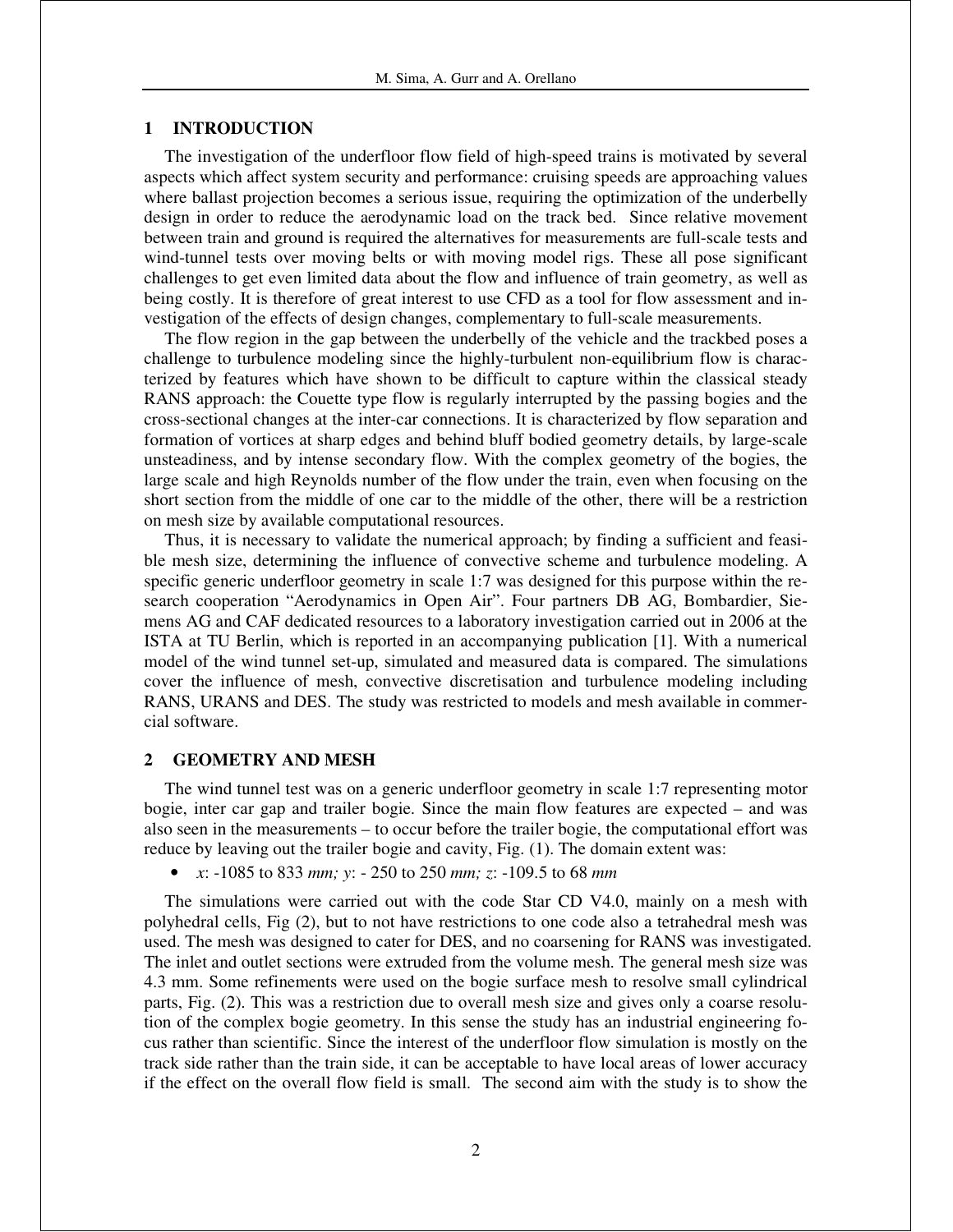accuracy and deficiencies of various approaches with given restrictions. Mesh refinement was done in two steps, first the volume mesh shear layers where refined, Fig. (3), secondly the prism layers was refined normal to the walls such that the no.cells doubled within the same total prism layer height.



Figure 1: Computational domain.



Figure 2: Computational polyhedral. Left: volume mesh. Right: bogie surface mesh.



Figure 3: Surface mesh showing shear layer refinements.

## **3 SIMULATIONS AND RESULTS**

Table 1 and 2 show the simulations performed. Within the AOA project Politecnico di Milano performed a RANS simulation using Fluent and realizable *k-*ε turbulence model and DB AG a LES simulation using CFX, both on the tetrahedral mesh. The reason for the LES on a non-purpose mesh was that the DES failed.

The simulations were mainly on a low-Re mesh with  $y^+$  about 2. A high-Re mesh was also tested, however, the RANS solution was transient and with DES the transition to the LES region was already after the first cell and the results was not good. The conclusion was that the Reynolds number was to low to test a high-Re approach. The mesh refinements showed only small and local changes to the flow field in relation to the discrepancies with measurements.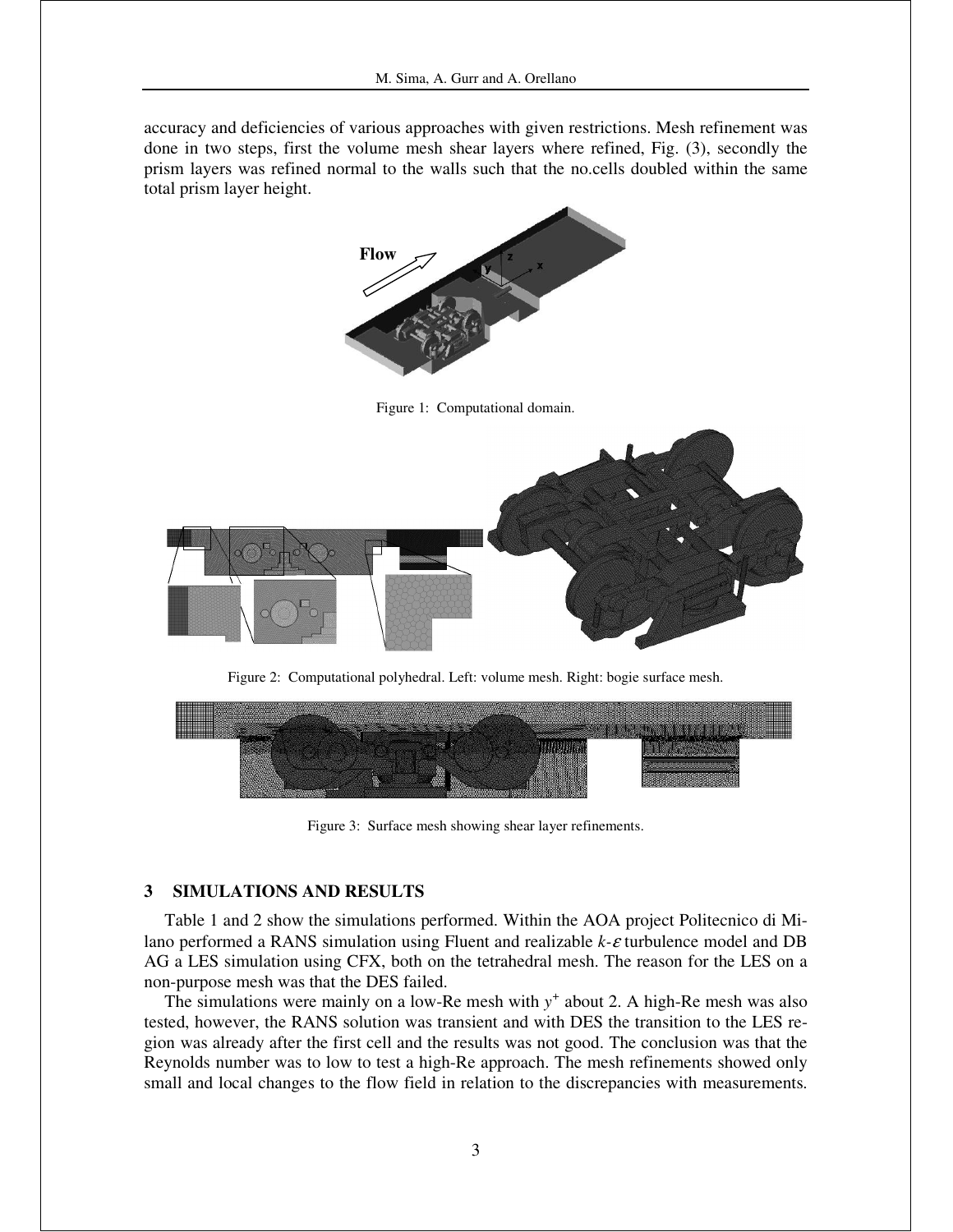| No.                     | <b>Name</b>             | Low /<br>high-Re | <b>Mesh</b><br>no. | <b>Turbulens</b><br>model    | <b>Convective</b><br>discretisation | <b>Comment</b>              |
|-------------------------|-------------------------|------------------|--------------------|------------------------------|-------------------------------------|-----------------------------|
| $\mathbf{1}$            | <b>BT-Oke</b>           | low-Re           | 1                  | Quadratic $k - \varepsilon$  | Mars $0.5$                          |                             |
| 2                       | <b>BT-Oke tet</b>       | $low-Re$         | 1, tet.            | Quadratic $k - \varepsilon$  | Mars $0.5$                          |                             |
| 3                       | <b>BT-Ske</b>           | $low-Re$         |                    | Standard $k$ - $\varepsilon$ | Mars $0.5$                          |                             |
| $\overline{\mathbf{4}}$ | <b>BT-kOmegaSST</b>     | $low-Re$         | 1                  | $k-\omega$ SST               | Mars $0.5$                          | <b>URANS</b>                |
| 5                       | <b>BT-Oke Vref</b>      | $low-Re$         | 2                  | Quadratic $k - \varepsilon$  | Mars $0.5$                          |                             |
| 6                       | <b>BT-Oke Vref Pref</b> | low-Re           | 3                  | Quadratic $k - \varepsilon$  | Mars $0.5$                          |                             |
| 7                       | <b>BT-Oke M09</b>       | $low-Re$         | 1                  | Quadratic $k - \varepsilon$  | Mars $0.9$                          |                             |
| 8                       | <b>BT-Oke Lsmall</b>    | $low-Re$         | 1                  | Quadratic $k - \varepsilon$  | Mars $0.5$                          | $1/10th$ turb. length scale |
| $\blacksquare$          | $\blacksquare$          | low-Re           |                    | $k-\omega$ SST               | Mars $0.5$                          | Unsteady, no solution       |
| ۰                       | $\blacksquare$          | high-Re          | 4                  | Quadratic $k - \varepsilon$  | Mars $0.5$                          | Unsteady, no solution       |

In combination with the good correspondence to measurements achievable with DES, it was concluded that the reference mesh is sufficient to assess the influence of simulation approach.

Table 1: RANS and URANS simulations.

| No. | <b>Name</b>                    | Low /<br>high-Re | <b>Mesh</b><br>no. | <b>Turbulens</b><br>model | Convective<br>discretisation | Courant no.                   | <b>Comment</b>                   |
|-----|--------------------------------|------------------|--------------------|---------------------------|------------------------------|-------------------------------|----------------------------------|
| 9   | <b>BT-DES</b>                  | $low-Re$         |                    | $k - \varepsilon$         | Blend Mars 1.0<br>&CD        | Max 57<br>Mean $0.11$         | Time step<br>$0.00567 h/U_{ref}$ |
| 10  | <b>BT-DES</b> dt5              | $low-Re$         |                    | $k - \varepsilon$         | Blend Mars 1.0<br>$\&CD$     | <b>Max 199</b><br>Mean $0.36$ | Time step<br>0.0189 $h/U_{ref}$  |
| 11  | <b>BT-DES HiRe</b>             | high-Re          |                    | $k - \varepsilon$         | Blend Mars 1.0<br>&CD        | Max 117<br>Mean $0.09$        | Time step<br>$0.00567 h/U_{ref}$ |
| 12  | <b>BT-DES M09</b>              | $low-Re$         |                    | $k - \varepsilon$         | Mars $0.9$                   | <b>Max 177</b><br>Mean $0.36$ | Time step<br>$0.0189 h/U_{ref}$  |
| 13  | <b>BT-DES SA</b><br><b>M05</b> | $low-Re$         |                    | $S-A$                     | Mars $0.5$                   | Max 7.4<br>Mean $0.27$        | Time step<br>0.0189 $h/U_{ref}$  |

Table 2: DES simulations.

With the *k-*ω *SST* RANS turbulence model it was not possible to have a steady solution. It was instead necessary to solve this with unsteady RANS, however, the solution was less accurate than both with the quadratic and standard *k-*ε models.

The detached eddy simulations solves in RANS mode near walls and switches to LES away from walls, employing the RANS model for the sub-grid scales. Hence the simulation is transient by nature and resolves the larger scales of the turbulence. When there is large scale separation the DES approach should improve on the accuracy of the solution. The flow in the BIAC at the forward edge of the bogie cavity separates much like a backward facing step. A shear layer forms and hits the trackside parts of the bogie. Around these there is separation about rounded shapes and sharp edges, reattachment and split of the flow where some goes into the cavity. At the funnel shaped downstream bogie cavity end the flow is collected and directed towards the track at the apex, causing massive separation and a recirculation zone downstream. Around the angled funnel edges two counter rotating longitudinal vortices form. The inter car gap is a cavity with recalculating flow with a lateral component.

With the flow features mentioned above it is expected that the RANS approach have difficulties that potentially DES can resolve. However, DES is still developing and as discussed in [2] there are known deficiencies. The simulations showed that for this flow the DES model